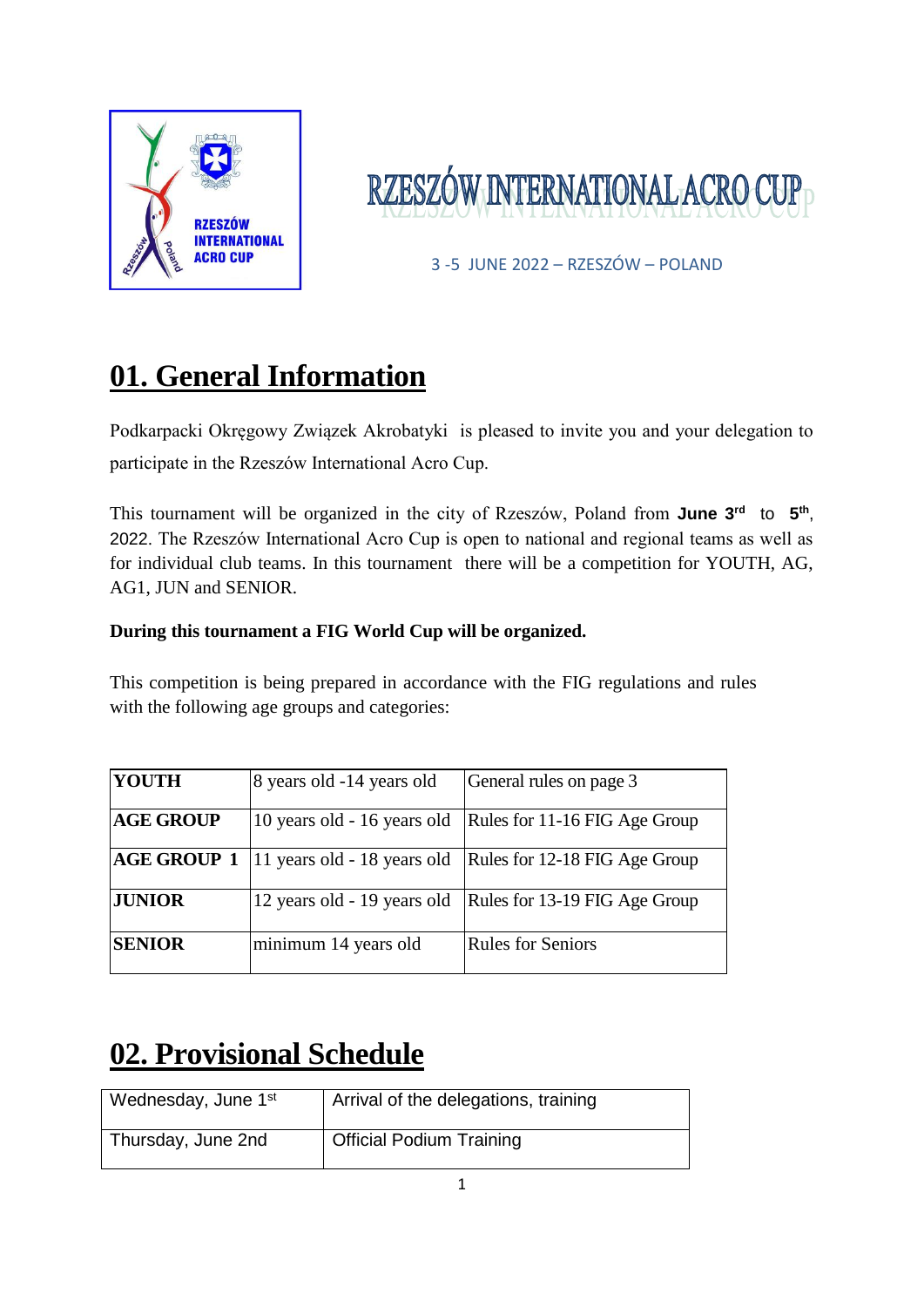|                              | Measurement                  |
|------------------------------|------------------------------|
|                              | Judges' instruction          |
|                              | Checking of tariff sheets    |
|                              | Orientation meeting          |
| Friday, June 3rd             | Qualifications               |
| Saturday, June 4th           | Qualifications               |
| Sunday, June 5 <sup>th</sup> | <b>Finals</b>                |
| Monday, June 6th             | Departure of the delegations |

# **03. Competition Venue**



**Sport Hall in Rzeszów, Podpromie Street 10**

## **04. Maximum size of delegation**

Each delegation may include:

1 Head of delegation 1 Team Manager **At least 1 judge is obligatory (**See *18 . Additional Information)* Unlimited number of acrobatic teams

# **05. Competition Programme**

Qualifications and Finals in all 5 categories.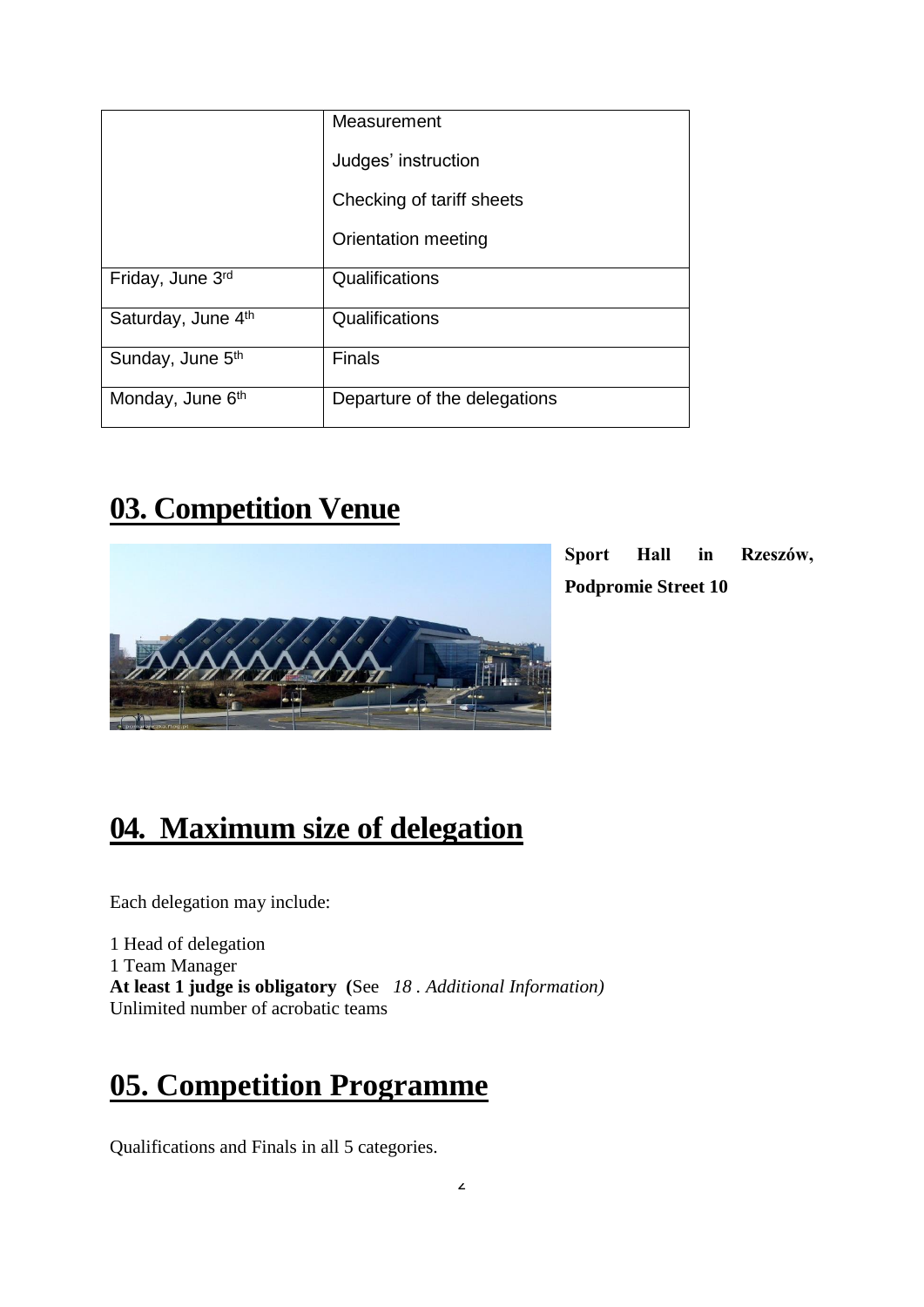Qualifications **(Age Group / Age Group 1/ Junior + / Senior):** 1 Balance + 1 Dynamic exercise.

**Qualifications (Youth):** 1 Combined exercise *(Difficulty is calculated just like in FIG 11-16 Age Group).* - 2min 30sec of maximum duration. General Rules:

*Pairs: choose 2 balance elements from 11-16 difficulty tables + 1 optional element from FIG tables and 2 dynamie elements from 11-16 difficulty tables +1 optional element from FIG tables.*

*Groups: choose 1 pyramid from 11-16 difficulty tables + 1 optional pyramid from FIG tables (only 2 static holds of 3" are reguired in the routine) and 2 dynamie elements from 11-16 difficulty tables + 1 optional element from FIG tables; the optional pyramid may be selected from one of the same categories used in the compulsory elements.*

*Individual: 2 cat. 1 + 2 cat. 2 individual elements must be executed (SALTO IS NO OBLIGATORY).*

Finals: top six or top eight or top twelve of qualifications, depending on the amount of pairs/groups per category (1 to 8 P/G - 6 finalists; 9 to 16 P/G - 8 finalists; more than 16 P/G - 12 finalists)

**Youth** - Combined **(sum** of the two Combined exercises — *Qualif. + Final -*defines the winner).

**AG:** 1 static or 1 dynamic exercise according FIG rules

**AGE GROUP1/JUN/SENIOR**: 1 combined exercise

Qualification scores determine the starting order in the finals, but scores in all finals start from zero!!!

## **06. Deadlines for entries**

| <b>Provisional registration</b> | February 1 <sup>st</sup> 2022 |
|---------------------------------|-------------------------------|
| Definitive registration:        | <b>April 1st 2022</b>         |
| Nominative registration         | <b>May 1st</b> 2022           |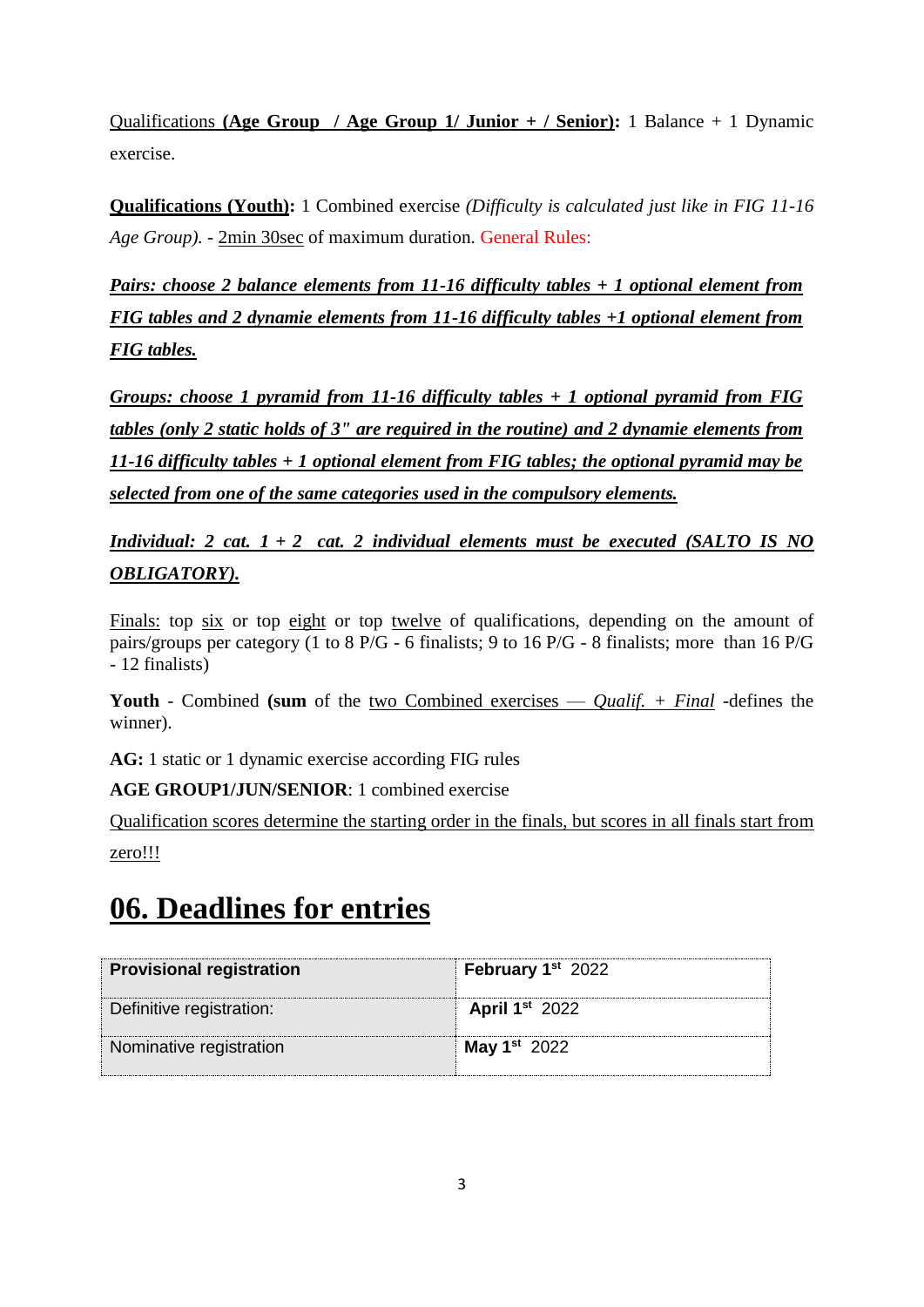### **07. Entry Fee**

#### **30 Euro/per gymnast**

### **08. Accommodation / Meals / Transport**

Hotel Category Prices are per night/per person (including breakfast, lunch, dinner, VAT, airport transfer from Rzeszow and daily shuttle transfer from the hotel in the area of Rzeszow to the competition hall).

#### **CLASS A Hotel \*\*\*\***

Single room **140** € per night/per person Double room **120** € per night/per person)

**CLASS B Hotel \*\*\*** Single room **120** € per night/per person Double room **110** € per night/per person)

**CLASS C Hotel \*\*\*** Single room **105** € per night/per person) Double room **80** € per night/per person) Triple room **75** € per night/per person)

**CLASS D Hotel \*\*** Single room **80** € per night/per person Double room **60** € per night/per person) Triple room **55** € per night/per person)

Breakfast and dinner will be served at the hotels. Lunch will be served at the venue. The price for breakfast, lunch and dinner is included in the cost of each hotel booking.

#### **All federations to book their accommodation though the LOC.**

The prices charged for the hotel rooms will not exceed the usual hotel rates. All Delegations booked the hotel by on-line system via the <https://rejestracja.itdsport.pl/mainBoard/security/login?locale=en> before **April 1st , 2022**, all hotel rooms will be allocated on a "first come, first serve" basis.

The participating federations must pay for the accommodation expenses of their delegation members.

Delegations that book their accommodation through the LOC will be offered free transport from:

- Rzeszow Airport to the competition venue and back;
- Hotel to the competition/training venue and back.

For delegations arriving at other airports the LOC offers the following transport services (at the charge of the federations):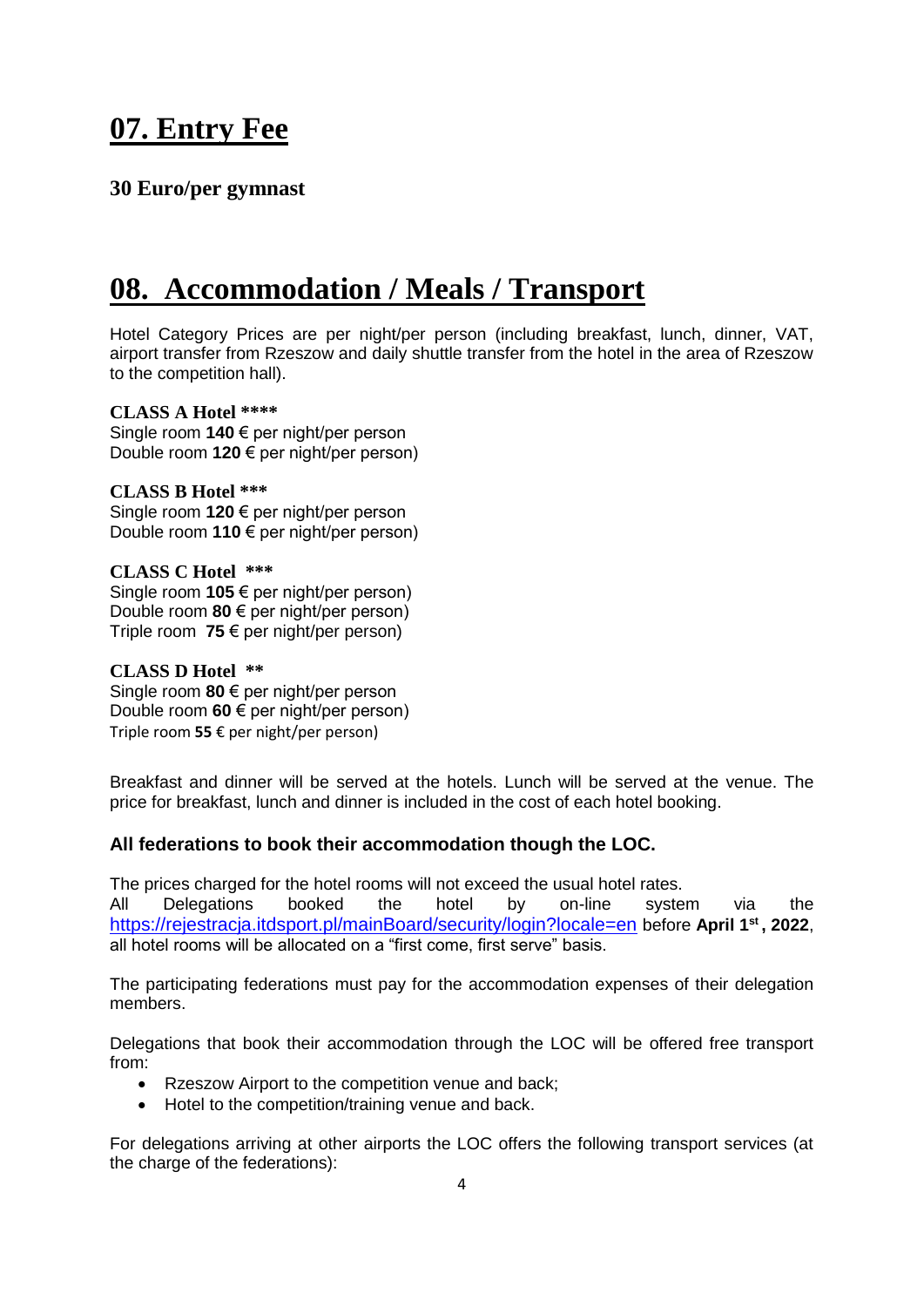Transport from Chopin Airport ( Warszawa) and Balice Airport (Kraków) can be provided by the LOC. The price will depend on the number of people.

#### **09. Deadlines for Entries and Finance Obligations**

| Provisional Registration (on line)        | 1/02/2022           |
|-------------------------------------------|---------------------|
| Definitive Registration (on line)         | 1/04/2022           |
| Nominative Registration (on line)         | 1/05/2022           |
| Accommodation (on line)                   | 1/04/2022           |
| <b>Travel Schedule Form</b>               | 1/05/2022           |
| Visa Request Form                         | as soon as possible |
| Payment of the Entry Fee                  | 1/04/2022           |
| Payment of the Accommodation Costs - 50 % | 1/04/2022           |
| Payment of the Accommodation Costs - 50 % | 1/05/2022           |
| Payment of the fine for missing judge     | Upon arrival        |

#### **THE REMAINING PAYMENT MUST BE MADE** *ON* **ACCREDITATION OR IN ADVANCE BY BANK TRANSFER**

**Bank info:**

**BANK PKO BP, Oddział 1 Rzeszów, ul. 3 – go Maja 23**

**SWIFT – BPKOPLPW**

**IBAN – PL 04 1020 4391 0000 6102 0074 5083**

#### **BENEFICIARY NAME – Podkarpacki Okręgowy Związek Akrobatyki Sportowej w Rzeszowie**

- The delegations are responsible for covering travel expenses, accommodation, meals and entry fee.

- The entry fee is not refundable.
- All delegations must bring (at least) 1 Judge **NO JUDGE PENALTY:** 250 **€**

**-All participants must be booked trough the Rzeszów International Acro Cup OC.**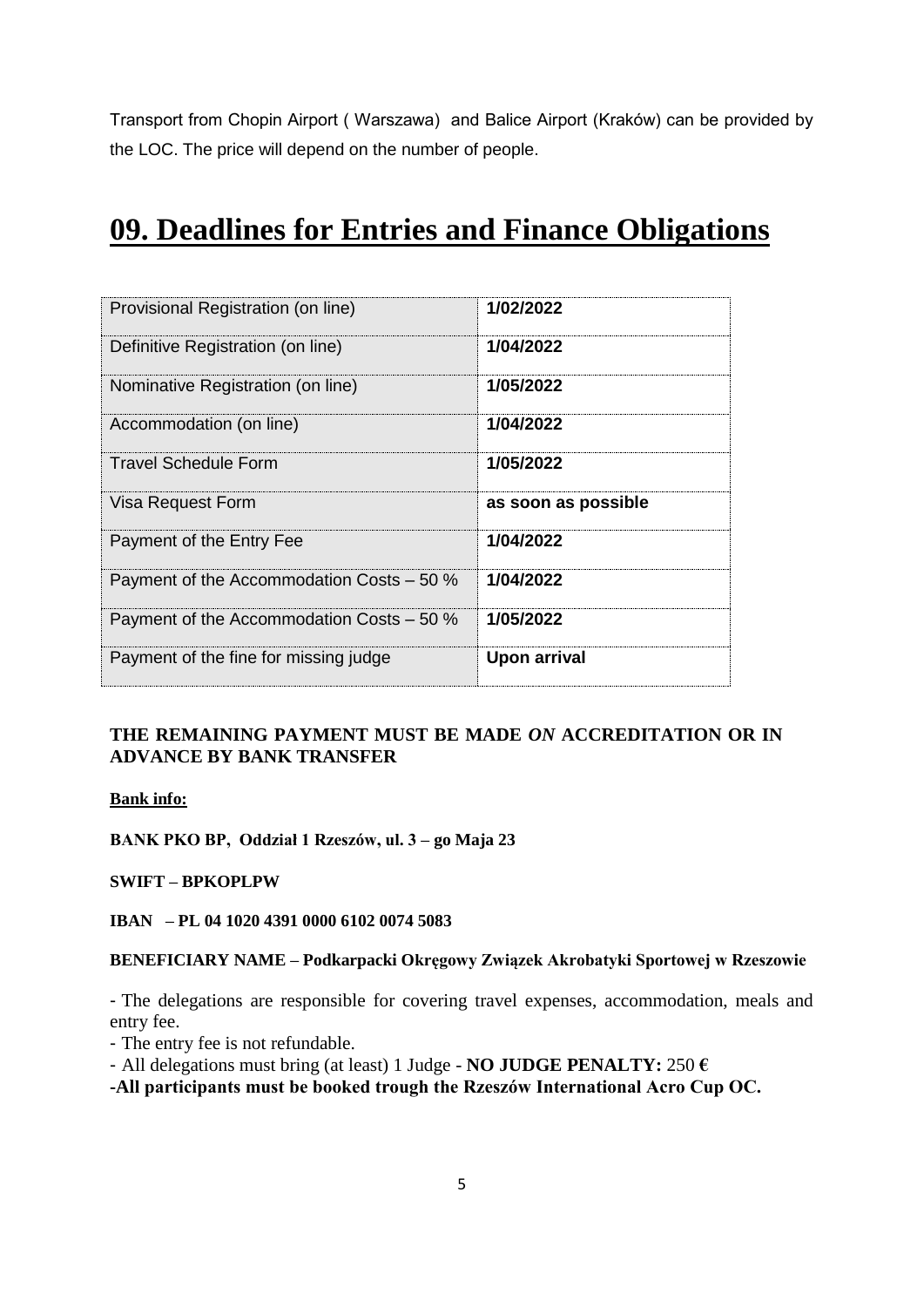### **10. Visa**

If you need an official irwitation to obtain a visa to travel to Poland, please contact the OC as soon as possible.

## **11. Insurance**

The Host Federation, the LOC not be held responsible for any liabilities in case of accidents, illness (including COVID-19), repatriation and the like.

The FIG Technical Regulations foresee that all participating Federations are responsible for making their own arrangements to have the necessary valid insurance coverage against illness, accidents and repatriation for all the members of their Delegation.

If the note has not been sent in advance to the LOC (which is strongly recommended), the LOC will verify the insurance coverage upon arrival of the delegation members (e.g. cover note or photocopy of the valid policy).

The insurance must be valid at least starting from the arrival day of the delegation and must last for the delegations' entire stay. Delegation members with insufficient insurance coverage must inform the LOC in advance. The LOC will subsequently offer insurance coverage at the Federations own charge as follows: 5 Euro per person/day.

## **12. Medical Services**

Medical services during the competition will be provided by a team of paramedics with ambulance service.

# **13. Accreditation / Tariff sheets / Music**

Accreditation at: **PODPROMIE SPORTS HALL**  Thursday, June 2nd from 9:00 - 22:00

The accreditation system identifies individuals participating in the competition and ensures controlled access to each area. All participants and officials are required to wear accreditation cards at all times.

At accreditation, the Head of Delegation must check the correct names of their complete delegation, verify accommodation requirements, make the necessary payments (including insurance, if necessary) They also have to present the passports of all competitors and judges for control of nationality and age. The definitive competition Schedule will be given to the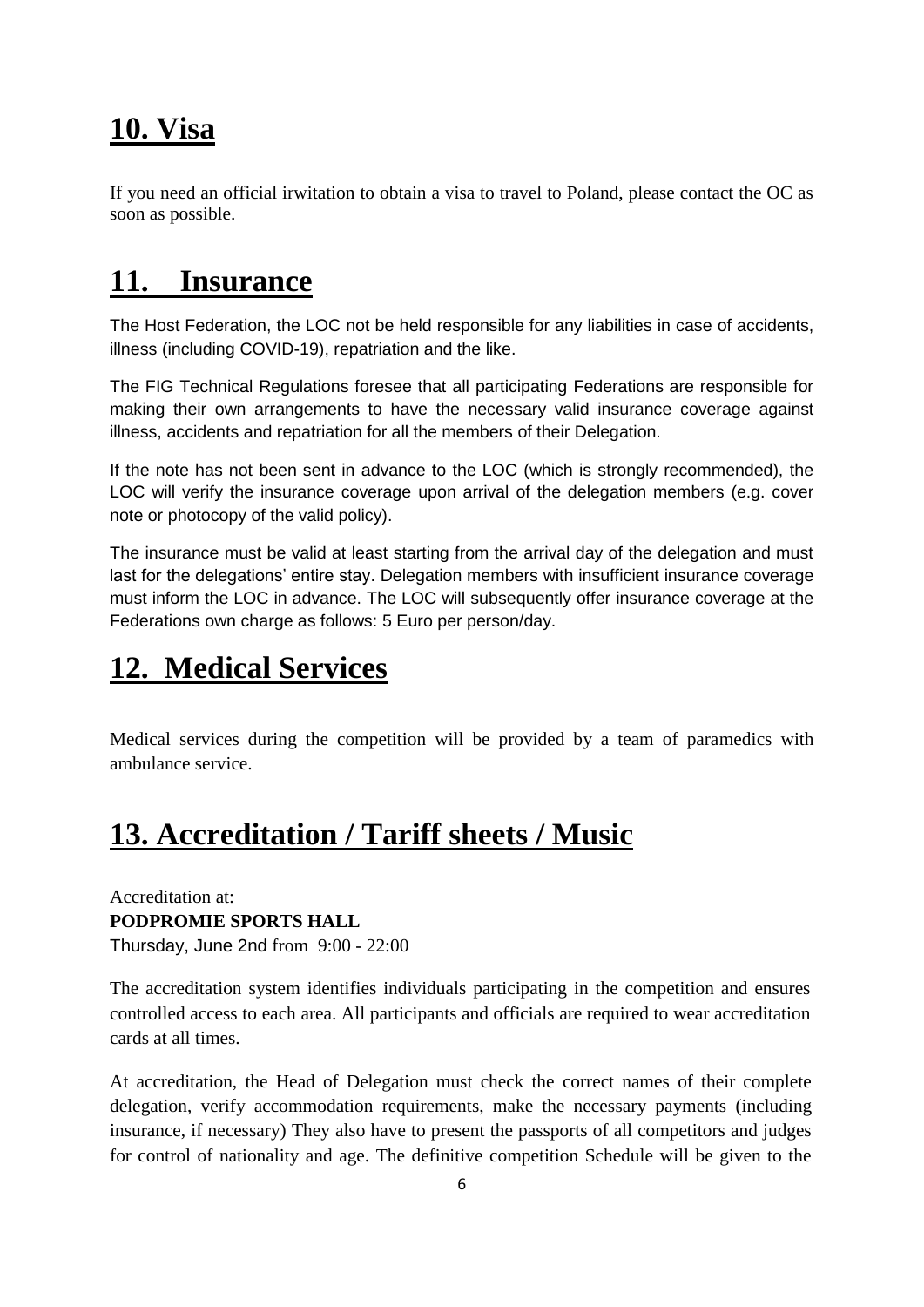Head of Delegation.

The accreditation is personal, non-transferable and compulsory to control access to training and competition hall, functions, official transport, lunches and dinners.

**Without your accreditation card, you cannot pass the security control and you cannot participate in lunches, dinners, etc. So, if you loose your accreditation card, you will have to buy a new one for the price of 100** €.

#### **Music :**

Each participating needs to transmit all the music for its exercises to [2022.riac@gmail.com](mailto:2022.riac@gmail.com) by 14/05/2022,

The LOC wishes to receive your music only in MP3format.

How to name MP3 – files:

**Levels: YOUTH,** AG, JUN, JUN+ and SEN **Categories:** WP, MP, MxP, WP and MG **Country:** 3-letter country code e.g. POL, USA

**Gymnasts:** first letters of first names of each gymnast of the team. E.g.: a team composed of ANNA, KATARZYNA and WIKTORIA will give: AKW

**Routine:** Balance: Bal; Dynamie: Dyn; Combined: Com Example: AG\_WG\_POL\_AKW\_Dyn

Please bring along a copy of your music to the RIAC, as a back-up in case of a technical problem in the competition area or for your training sessions.

#### **Tafiff sheets:**

Each participating NF/ Club needs to send the tariff sheets to 2022 riac@gmail.com by the 14/05/2022.The last time to submit the Tariff Sheets or made any changes ist he time oft he accreditation.

### **14. Orientation Meeting**

The orientation meeting will take place at the Sports Hall on Thursday, June 2<sup>nd</sup>.

This meeting is for Head of Delegation, Team Managers, Judges and Coaches. Each head of delegation will receive the official competition plan.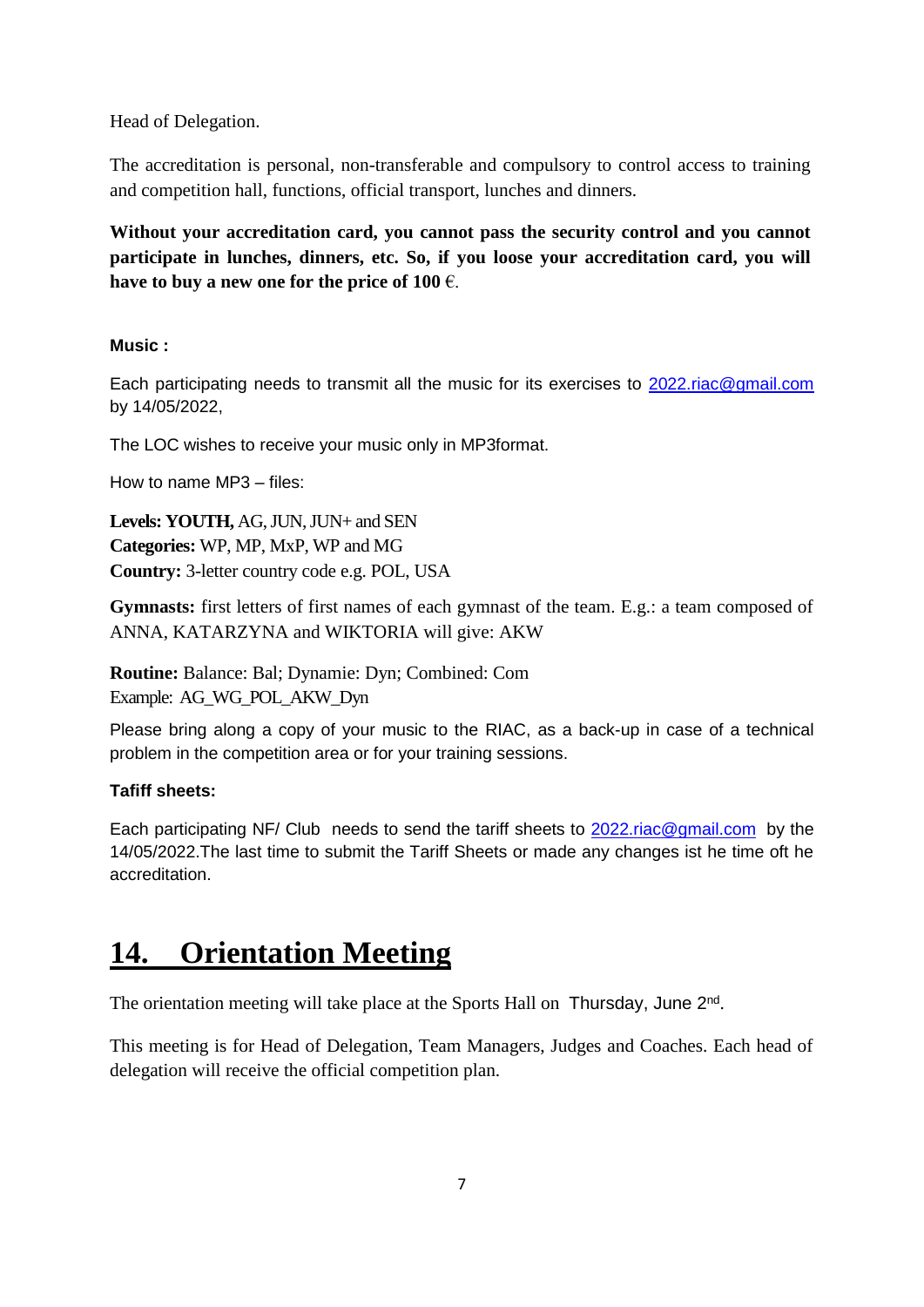### **15. Opening Ceremony**

1 gymnasts will be requested to participate in the Opening Ceremony on Friday, June 3<sup>rd</sup>. The National or Team tracksuit must be worn.

### **16. Prize Money & Medal Award Ceremonies**

Only the first three places will be requested to participate in the Medal Award Ceremonies. They are requested to appear in competition suit.

*PRIZE MONEY* will be given for the **AG1, JUN and SENIOR competition** if, per category, at least 6 teams are in the finals **and** teams from at least 4 different countries entered the competition (qualifications) in that category.

#### **AG1/JUN**

lst place - 60 Euro (for each partner of the Pair/Group) 2nd place - 40 Euro (for each partner of the Pair/Group) 3rd place - 20 Euro (for each partner of the Pair/Group) **SENIOR** lst place -120 Euro (for each partner of the Pair/Group) 2nd place - 80 Euro (for each partner of the Pair/Group) 3rd place - 40 Euro (for each partner of the Pair/Group)

#### **17. Farewell Party**

A farewell dinner will be organized and will be followed by a farewell party.

Extra tickets will be available at the LOC office at 25 Euro per person.

### **18. Additional Information**

**Additional payments:** *No judge on delegation: 250* **€**

**All participants must be booked through the Rzeszów International Acro Cup'22 OC.**